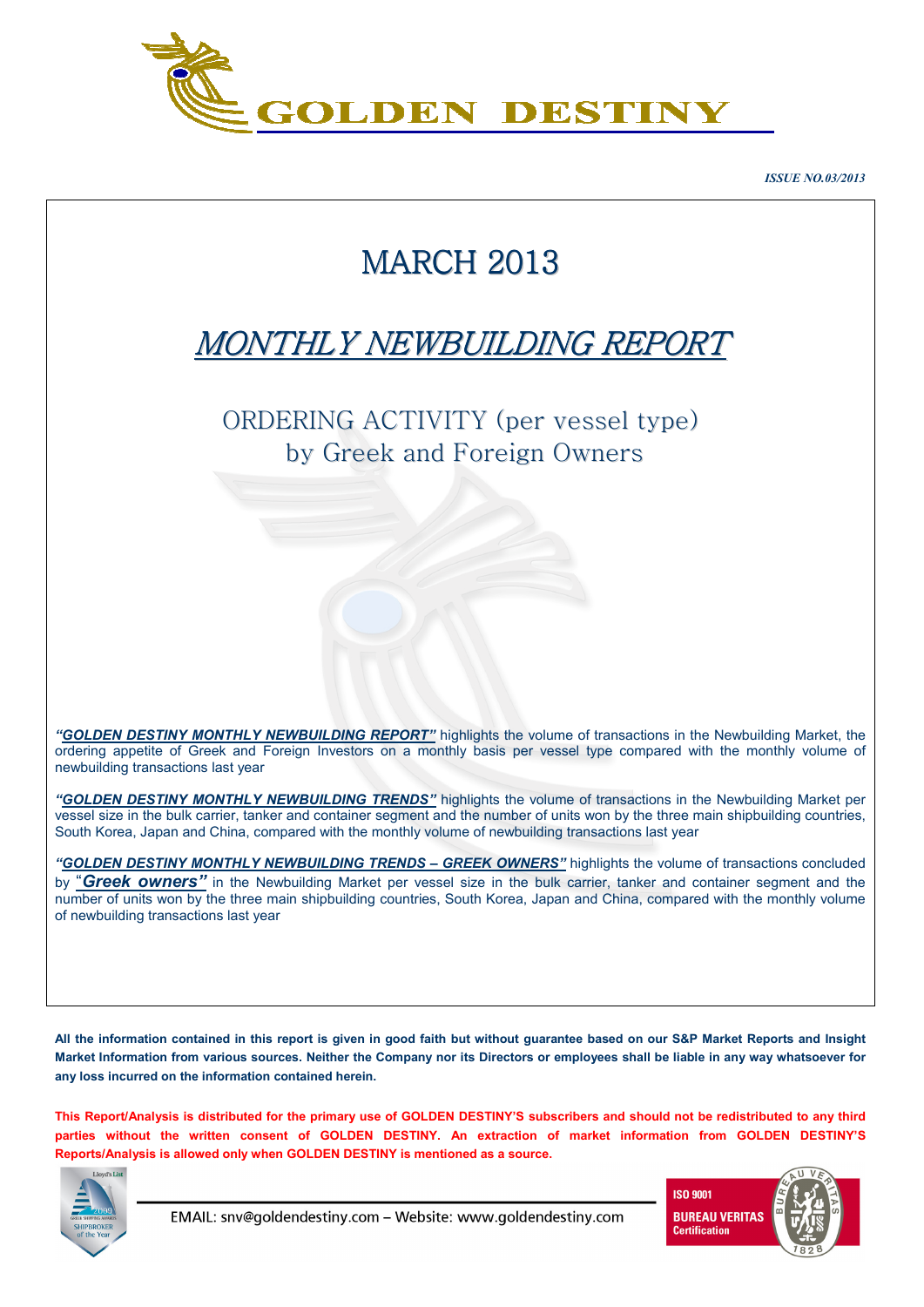## **NEWBUILDING ACTIVITY, MARCH 2013 - VESSELS ORDERED PER VESSEL TYPE**

|                          |              |            | <b>VESSELS ORDERED BY GREEK OWNERS</b> |                  |   |                                 |                    |       |                                   |
|--------------------------|--------------|------------|----------------------------------------|------------------|---|---------------------------------|--------------------|-------|-----------------------------------|
| <b>TYPE</b>              | <b>UNITS</b> | <b>DWT</b> | $U.S.$ \$                              | <b>EURO PT's</b> |   | <b>FEB 2013</b><br><b>UNITS</b> | %monthly<br>change | UNITS | MAR 2012 %MAR 2013-2012<br>change |
| <b>Bulkcarriers</b>      | 10           | 1.600.000  | 432.000.000                            | 0                | ۵ | 6                               | 67%                | 9     | 11,11%                            |
| Tankers                  | 4            | 204.800    | 126.000.000                            | 0                | Ū |                                 | 300%               |       | 300,00%                           |
| <b>Gas Tankers - LPG</b> | 4            | 114.700    | 188,000,000                            | 0                | n | 0                               | N/A                | 4     | 0,00%                             |
| <b>Gas Tankers - LNG</b> | 0            | n          | 0                                      | 0                | n | 2                               | $-100%$            | 2     | $-100,00%$                        |
| <b>Liners</b>            | 0            | 0          | 0                                      | 0                | Ω | 0                               | N/A                | 0     | N/A                               |
| <b>Containers</b>        | 2            | 200.000    | 170.000.000                            | 0                | 0 | 2                               | 0%                 | 2     | 0.00%                             |
| <b>Reefers</b>           | n            | n          | 0                                      | 0                | n | 0                               | N/A                | 0     | N/A                               |
| Passenger/Cruise         | 0            | 0.         | 0                                      | 0                | Ω | 0                               | N/A                | 0     | N/A                               |
| <b>Ro-Ro</b>             | 0            | 0          | 0                                      | 0                | ۵ | 0                               | N/A                | 0     | N/A                               |
| <b>Car Carrier</b>       | 0            | 0          | 0                                      | 0                | n | 0                               | N/A                | 0     | N/A.                              |
| Combined                 | 0            | n          | 0                                      | Ω                | n | 0                               | N/A                | 0     | N/A                               |
| <b>Special Projects</b>  | 0            | 0          | 0                                      | 0                | ۵ | 0                               | N/A                | 0     | N/A.                              |
| <b>TOTAL</b>             | 20           | 2.119.500  | 916.000.000                            | 0                | 0 | 11                              | 82%                | 18    | 11,11%                            |

|                          |              |            | <b>VESSELS ORDERED BY FOREIGN OWNERS</b> |                  |    |                |                                 |                    |                          |                          |
|--------------------------|--------------|------------|------------------------------------------|------------------|----|----------------|---------------------------------|--------------------|--------------------------|--------------------------|
| <b>TYPE</b>              | <b>UNITS</b> | <b>DWT</b> | $U.S.$ \$                                | <b>EURO PT's</b> |    | <b>CHINESE</b> | <b>FEB 2013</b><br><b>UNITS</b> | %monthly<br>change | <b>MAR 2012</b><br>UNITS | %MAR 2013-2012<br>change |
| <b>Bulkcarriers</b>      | 43           | 5.047.136  | 1.012.600.000                            | n                | 21 | 6.             | 29                              | 48%                | 24                       | 79.17%                   |
| Tankers                  | 21           | .868.300   | 754.500.000                              | 0                | 4  | 0              | 31                              | $-32%$             | 15                       | 40,00%                   |
| <b>Gas Tankers - LPG</b> | 2            | 116,000    | 127.000.000                              | 0                | Ω  | 0              | 6                               | $-67%$             | 17                       | $-88,24%$                |
| <b>Gas Tankers - LNG</b> |              | 504.000    | 182.000.000                              | 0                | 4  |                | 0                               | N/A                | 2                        | 250,00%                  |
| <b>Liners</b>            |              | 107.100    | 78.000.000                               | 0                | 5  | 5              | 0                               | N/A                |                          | 75,00%                   |
| <b>Containers</b>        | 34           | 1.735.000  | 417.500.000                              | 0                | 17 | 8              |                                 | 386%               | 6                        | 466,67%                  |
| <b>Reefers</b>           | 0            | n.         | 0.                                       | 0                | Ο  | f.             | $\mathbf{0}$                    | N/A                | n                        | N/A                      |
| Passenger/Cruise         |              | 7.000      | n                                        | ſ                |    | 0              | 0                               | N/A                | 9                        | $-22.22%$                |
| Ro-Ro                    | 5            | 6.000      | 68,600,000                               | 0                | 0  | n              | л                               | 25%                |                          | 400,00%                  |
| <b>Car Carrier</b>       | 4            | n          | 282.000.000                              | 0                | Ω  | n              | $\mathbf{0}$                    | N/A                | 0                        | N/A                      |
| <b>Combined</b>          | Ω            | n          | n                                        | O                | Ω  | $\Box$         | $\mathbf{0}$                    | N/A                | n                        | N/A                      |
| <b>Special Projects</b>  | 42           | 31.724     | 7.086.380.000                            | 0                | 18 | 0              | 31                              | 35%                | 37                       | 13,51%                   |
| <b>TOTAL</b>             | 172          | 9.422.260  | 10.008.580.000                           | $\bf{0}$         | 76 | 20             | 108                             | 59%                | 115                      | 49,57%                   |

|                          |              |            |                |                  |    |                |              | <b>TOTAL ORDERING ACTIVITY, MARCH 2013</b> |                           |                   |                          |
|--------------------------|--------------|------------|----------------|------------------|----|----------------|--------------|--------------------------------------------|---------------------------|-------------------|--------------------------|
| <b>TYPE</b>              | <b>UNITS</b> | <b>DWT</b> | $U.S.$ \$      | <b>EURO PT's</b> |    | <b>CHINESE</b> | <b>GREEK</b> | <b>FEB 2013</b><br><b>UNITS</b>            | <b>%monthly</b><br>change | MAR 2012<br>UNITS | %MAR 2013-2012<br>change |
| <b>Bulkcarriers</b>      | 53           | 6.647.136  | .444.600.000   | O                | 21 | 6.             | 10           | 35                                         | 51%                       | 33                | 61%                      |
| <b>Tankers</b>           | 25           | 2.073.100  | 880,500,000    | 0                | 4  | 0              | 4            | 32                                         | $-22%$                    | 16                | 56%                      |
| <b>Gas Tankers - LPG</b> | 6.           | 230.700    | 315.000.000    | 0                | 0  | Ū.             | 4            | 6                                          | 0%                        | 21                | $-71%$                   |
| Gas Tankers - LNG        |              | 504.000    | 182.000.000    | 0                | 4  |                | O            | $\overline{2}$                             | 250%                      |                   | 75%                      |
| <b>Liners</b>            |              | 107.100    | 78.000.000     | 0                | 5  | 5.             | 2            | 0                                          | N/A                       |                   | 75%                      |
| <b>Containers</b>        | 36           | .935.000   | 587.500.000    | 0                | 17 | 8              | 0            | 9                                          | 300%                      | 8                 | 350%                     |
| <b>Reefers</b>           | 0            | n          | n.             | 0                | Л  | Ū.             | 0            | 0                                          | N/A                       | n                 | N/A                      |
| Passenger/Cruise         |              | 7.000      | n              | 0                |    | 0              | ۵            | $\mathbf{0}$                               | N/A                       | 9                 | $-22%$                   |
| Ro-Ro                    | 5.           | 6.000      | 68,600,000     | 0                |    | 0              | 0            |                                            | N/A                       |                   | 400%                     |
| <b>Car Carrier</b>       | 4            | 0          | 282.000.000    | 0                | ſ  | 0              | 0            | $\bf{0}$                                   | N/A                       | 0                 | N/A                      |
| <b>Combined</b>          | 0            | n          | Ω              | 0                |    | Ū.             | 0            | 0                                          | N/A                       | 0                 | <b>N/A</b>               |
| <b>Special Projects</b>  | 42           | 31.724     | 7.086.380.000  | 0                | 18 | 0              | 0            | 31                                         | 35%                       | 37                | 14%                      |
| <b>TOTAL</b>             | 192          | 11.541.760 | 10.924.580.000 | 0                | 76 | 20             | 20           | 119                                        | 61%                       | 133               | 44%                      |

#### **PT** = **P**rivate **T**erms

**PIRAEUS OFFICE: 57** AKTI MIAOULI 18536, GREECE TEL: +30 210 4295000 **ISTANBUL OFFICE**: UPRISE ELITE, C1AB BLOK, KAT:5, DAIRE:59, SOGANLIK, KARTAL, ISTANBUL 34880 TURKEY – TEL: +90 216 999 0442 *EMAIL: snv@goldendestiny.com WEBSITE*: *www.goldendestiny.com*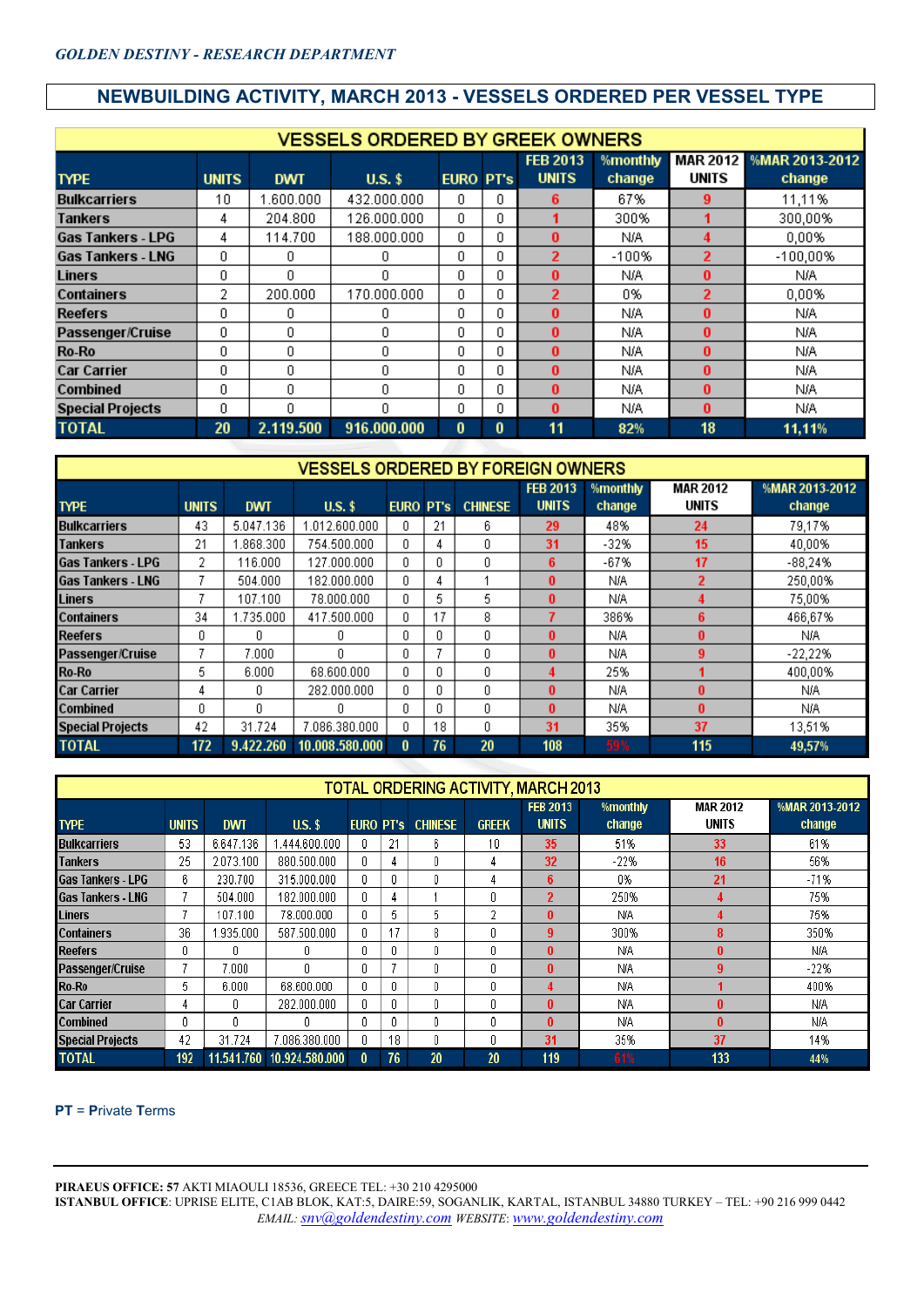### **NEWBUILDING TRENDS, MARCH 2013 - VESSELS ORDERED PER VESSEL SIZE – BC, TANKERS (***page 1/2***)**

|                |                    | <b>MARCH 2013 - NEWBUILDING TRENDS</b>                   |                 |                |                               |                 |              |           |                    | <b>MARCH 2012 - NEWBUILDING TRENDS</b>                   |                |                  |                    |                               |                  |
|----------------|--------------------|----------------------------------------------------------|-----------------|----------------|-------------------------------|-----------------|--------------|-----------|--------------------|----------------------------------------------------------|----------------|------------------|--------------------|-------------------------------|------------------|
|                |                    | <b>BULK CARRIERS</b>                                     |                 |                | BI 1                          |                 |              |           |                    | <b>BULK CARRIERS</b>                                     |                |                  |                    | BI T                          |                  |
|                | <b>VESSEL SIZE</b> | <b>DWT</b>                                               | <b>UNITS</b>    |                | CHINA KOREA JAPAN OTHER       |                 |              |           | <b>VESSEL SIZE</b> | <b>DWT</b>                                               |                |                  | UNITS CHINA KOREA  | JAPAN                         | <b>OTHER</b>     |
|                | Handy              | 10.000-29.999                                            | 0               | $\mathbf{0}$   | 0                             | 0               | 0            |           | Handy              | 10,000-29,999                                            | $\mathbf{0}$   | $\mathbf 0$      | 0                  | 0                             | 0                |
|                | Handysize          | 30,000-39,000                                            | 4               | $\overline{4}$ | $\mathbf 0$                   | 0               | 0            |           | Handysize          | 30,000-39,000                                            | $\overline{1}$ | $\mathbf{1}$     | 0                  | 0                             | 0                |
|                | Handymax           | 40,000-49,999                                            | 5               | 4              | 0                             | 0               | 1            |           | Handymax           | 40,000-49,999                                            | 4              | $\overline{4}$   | $\mathbf 0$        | $\mathbf 0$                   | $\mathbf 0$      |
|                | Supramax           | 50,000-59,999                                            | 3               | $\mathbf 0$    | $\theta$                      | 0               | 3            |           | Supramax           | 50,000-59,999                                            | 13             | 13               | $\mathbf 0$        | 0                             | $\boldsymbol{0}$ |
|                | Ultramax           | 60,000-67,000                                            | 4               | 0              | 0                             | 4               | $\mathbf 0$  |           | Ultramax           | 60,000-67,000                                            | $\overline{2}$ | $\overline{2}$   | 0                  | 0                             | 0                |
|                | Panamax            | 70,000-78,999                                            | $\sqrt{2}$      | $\mathbf 0$    | $\boldsymbol{0}$              | $\overline{2}$  | 0            |           | Panamax            | 70,000-78,999                                            | 6              | 6                | 0                  | 0                             | $\mathbf 0$      |
|                | Kamsarmax          | 79,000-87,000                                            | 8               | $\mathbf{0}$   | $\boldsymbol{0}$              | $\overline{2}$  | 6            |           | Kamsarmax          | 79,000-87,000                                            | $\overline{I}$ | $\overline{2}$   | 0                  | 5                             | $\boldsymbol{0}$ |
|                | Post Panamax       | 90,000-99,999                                            | $\mathbf{1}$    | $\mathbf{1}$   | $\overline{0}$                | 0               | 0            |           | Post Panamax       | 90,000-99,999                                            | $\mathbf 0$    | $\theta$         | 0                  | 0                             | 0                |
|                | Mini Cape          | 100,000-119,999                                          | $\mathbf 0$     | $\mathbf 0$    | $\overline{0}$                | 0               | $\mathbf 0$  |           | Mini Cape          | 100,000-119,999                                          | 0              | $\mathbf 0$      | 0                  | $\mathbf 0$                   | 0                |
|                | Capesize           | 120,000-219,999                                          | 24              | 8              | 8                             | 8               | 0            |           | Capesize           | 120,000-219,999                                          | 0              | $\mathbf 0$      | 0                  | 0                             | 0                |
|                | VLOC               | $>= 220,000$                                             | $\overline{2}$  | 2              | $\boldsymbol{0}$              | 0               | 0            |           | <b>VLOC</b>        | $>= 220,000$                                             | $\mathbf 0$    | $\theta$         | 0                  | 0                             | 0                |
|                | <b>TOTAL</b>       |                                                          | 53              | 19             | 8                             | 16              | 10           |           | <b>TOTAL</b>       |                                                          | 33             | 28               | $\bf{0}$           | $\overline{5}$                | $\bf{0}$         |
|                |                    | <b>MARCH 2013 - GREEK NEWBUILDING TRENDS</b>             |                 |                |                               |                 |              |           |                    | <b>MARCH 2012 - GREEK NEWBUILDING TRENDS</b>             |                |                  |                    |                               |                  |
|                |                    | <b>BULK CARRIERS</b>                                     |                 |                |                               |                 |              |           |                    | <b>BULK CARRIERS</b>                                     |                |                  |                    |                               |                  |
|                | <b>VESSEL SIZE</b> | <b>DWT</b>                                               | <b>UNITS</b>    |                | CHINA KOREA JAPAN OTHER       |                 |              |           | <b>VESSEL SIZE</b> | <b>DWT</b>                                               | <b>UNITS</b>   |                  | <b>CHINA KOREA</b> | <b>JAPAN</b>                  | <b>OTHER</b>     |
|                | Handy              | 10,000-29,999                                            | 0               | 0              | 0                             | 0               | 0            |           | Handy              | 10,000-29,999                                            | 0              | 0                | 0                  | 0                             | 0                |
|                | Handysize          | 30,000-39,000                                            | $\mathbf 0$     | $\mathbf 0$    | $\mathbf 0$                   | 0               | $\mathbf 0$  |           | Handysize          | 30,000-39,000                                            | $\mathbf 0$    | $\mathbf 0$      | $\mathbf 0$        | $\mathbf{0}$                  | $\mathbf 0$      |
|                | Handymax           | 40,000-49,999                                            | 0               | 0              | $\mathbf{0}$                  | 0               | 0            |           | Handymax           | 40,000-49,999                                            | 0              | $\mathbf 0$      | 0                  | 0                             | 0                |
|                | Supramax           | 50,000-59,999                                            | $\theta$        | $\mathbf 0$    | $\mathbf 0$                   | 0               | 0            |           | Supramax           | 50,000-64,000                                            | $\mathbf{1}$   | $\mathbf{1}$     | 0                  | $\mathbf 0$                   | 0                |
|                | Ultramax           | 60,000-67,000                                            | 0               | $\mathbf 0$    | 0                             | 0               | 0            |           | Ultramax           | 60,000-67,000                                            | $\overline{2}$ | $\overline{2}$   | 0                  | 0                             | 0                |
|                | Panamax            | 70,000-78,999                                            | 0               | 0              | $\boldsymbol{0}$              | 0               | 0            |           | Panamax            | 70,000-78,999                                            | 6              | 6                | $\boldsymbol{0}$   | 0                             | $\,0\,$          |
|                | Kamsarmax          | 79,000-87,000                                            | $\overline{2}$  | $\mathbf 0$    | $\mathbf 0$                   | $\overline{2}$  | 0            |           | Kamsarmax          | 79,000-87,000                                            | 0              | $\mathbf 0$      | $\mathbf 0$        | 0                             | 0                |
|                | Post Panamax       | 90,000-99,999                                            | $\mathbf 0$     | $\mathbf 0$    | $\mathbf 0$                   | 0               | $\mathbf 0$  |           | Post Panamax       | 90,000-99,999                                            | $\mathbf 0$    | $\mathbf 0$      | $\mathbf 0$        | 0                             | $\mathbf 0$      |
|                | Mini Cape          | 100,000-119,999                                          | 0               | 0              | 0                             | 0               | 0            |           | Mini Cape          | 100,000-119,999                                          | 0              | $\boldsymbol{0}$ | $\mathbf 0$        | 0                             | 0                |
|                | Capesize           | 120,000-219,999                                          | 8               | 4              | 0                             | 4               | 0            |           | Capesize           | 120,000-219,999                                          | $\mathbf 0$    | $\theta$         | 0                  | $\mathbf 0$                   | $\boldsymbol{0}$ |
|                | VLOC               | $* - 220,000$                                            | 0               | $\mathbf 0$    | $\mathbf 0$                   | 0               | 0            |           | <b>VLOC</b>        | $* - 220,000$                                            | 0              | $\mathbf 0$      | 0                  | 0                             | 0                |
|                | <b>TOTAL</b>       |                                                          | 10 <sup>1</sup> | $\overline{4}$ | $\bf{0}$                      | $6\overline{6}$ | $\bf{0}$     |           | <b>TOTAL</b>       |                                                          | 9              | $\overline{9}$   | $\bf{0}$           | $\bf{0}$                      | $\bf{0}$         |
|                |                    |                                                          |                 |                |                               |                 |              |           |                    |                                                          |                |                  |                    |                               |                  |
|                |                    | <b>MARCH 2013 - NEWBUILDING TRENDS</b><br><b>TANKERS</b> |                 |                | BL <sub>1</sub>               |                 |              |           |                    | <b>MARCH 2012 - NEWBUILDING TRENDS</b><br><b>TANKERS</b> |                |                  |                    | <b>BLT</b>                    |                  |
|                | <b>VESSEL SIZE</b> | <b>DWT</b>                                               | <b>UNITS</b>    |                | CHINA KOREA JAPAN OTHER       |                 |              |           | <b>VESSEL SIZE</b> | <b>DWT</b>                                               |                |                  | UNITS CHINA KOREA  | JAPAN OTHER                   |                  |
|                |                    |                                                          | 0               | $\mathbf{0}$   | 0                             | 0               | 0            |           | Small              |                                                          | $\overline{1}$ | $\mathbf 0$      | $\mathbf{0}$       | 0.                            |                  |
|                | Small              | less than 10,000                                         |                 |                |                               |                 |              |           |                    | less than 10,000                                         |                |                  |                    |                               | $\overline{1}$   |
|                | Handy              | 10,000-34,999                                            | 0               | $\mathbf 0$    | $\mathbf 0$                   | 0               | 0            |           | Handy              | 10,000-34,999                                            | $\mathbf 0$    | $\theta$         | 0                  | $\mathbf{0}$                  | 0                |
| FROWLET        | MR/Handymax        | 35,000-54,999                                            | 12              | $\mathbf 0$    | 4                             | 0               | 8            | Feodor    | MR/Handymax        | 35,000-54,999                                            | 12             | $\boldsymbol{0}$ | 1                  | 0                             | 11               |
|                | Panamax            | 55,000-79,999                                            | $\,0\,$         | $\mathbf 0$    | $\mathbf 0$                   | 0               | 0            |           | Panamax            | 55,000-79,999                                            | 0              | $\mathbf 0$      | $\mathbf 0$        | 0                             | 0                |
|                | Aframax            | 80,000-119,999                                           | 13              | $\mathbf 0$    | 12                            | 1               | $\mathbf 0$  |           | Aframax            | 80,000-119,999                                           | $\overline{2}$ | $\mathbf 0$      | $\overline{2}$     | 0                             | 0                |
|                | Suezmax            | 120,000-160,000                                          | 0               | $\mathbf 0$    | 0                             | 0               | 0            |           | Suezmax            | 120,000-160,000                                          | $\overline{1}$ | $\mathbf 0$      | $\mathbf{1}$       | 0                             | 0                |
| OPUDE          | Vicc               | 161,000-320,000                                          | 0               | $\mathbf{0}$   | $\boldsymbol{0}$              | 0               | $\mathbf 0$  | ORUDE     | Vicc               | 161,000-320,000                                          | 0              | $\mathbf 0$      | $\mathbf 0$        | $\mathbf{0}$                  | $\mathbf 0$      |
|                | Ulcc               | >320,000                                                 | 0               | $\mathbf 0$    | $\mathbf 0$                   | 0               | 0            |           | Ulcc               | >320,000                                                 | 0              | $\mathbf 0$      | 0                  | 0                             | 0                |
|                | <b>TOTAL</b>       |                                                          | 25              | $\mathbf{0}$   | 16                            |                 | 8            |           | <b>TOTAL</b>       |                                                          | 16             | $\bf{0}$         |                    | $\bf{0}$                      | 12               |
|                |                    | <b>MARCH 2013 - GREEK NEWBUILDING TRENDS</b>             |                 |                |                               |                 |              |           |                    | <b>MARCH 2012 - GREEK NEWBUILDING TRENDS</b>             |                |                  |                    |                               |                  |
|                |                    | <b>TANKERS</b>                                           |                 |                |                               |                 |              |           |                    | <b>TANKERS</b>                                           |                |                  |                    |                               |                  |
|                | <b>VESSEL SIZE</b> | <b>DWT</b>                                               |                 |                | UNITS CHINA KOREA JAPAN OTHER |                 |              |           | <b>VESSEL SIZE</b> | <b>DWT</b>                                               |                |                  |                    | UNITS CHINA KOREA JAPAN OTHER |                  |
|                | Small              | less than 10,000                                         | 0               | 0              | 0                             | 0               | 0            |           | Small              | less than 10,000                                         | 0              | $\boldsymbol{0}$ | 0                  | 0                             | 0                |
| <b>PRODUCT</b> | Handy              | 10,000-34,999                                            | 0               | $\mathbf{0}$   | 0                             | 0               | 0            | SECONDS , | Handy              | 10,000-34,999                                            | 0              | $\theta$         | 0                  | 0                             | 0                |
|                | MR/Handymax        | 35,000-54,999                                            | 4               | 0              | 4                             | 0               | 0            |           | MR/Handymax        | 35,000-54,999                                            | 0              | 0                | 0                  | 0                             | 0                |
|                | Panamax            | 55,000-79,999                                            | 0               | 0              | 0                             | 0               | 0            |           | Panamax            | 55,000-79,999                                            | 0              | 0                | 0                  | 0                             | 0                |
|                | Aframax            | 80,000-119,999                                           | 0               | $\mathbf 0$    | 0                             | 0               | $\mathbf{0}$ |           | Aframax            | 80,000-119,999                                           | 0              | 0                | 0                  | 0                             | 0                |
|                | Suezmax            | 120,000-160,000                                          | 0               | 0              | 0                             | 0               | 0            |           | Suezmax            | 120,000-160,000                                          | -1             | $\mathbf 0$      | 1                  | 0                             | 0                |
|                | Vicc               | 161,000-320,000                                          | 0               | 0              | 0                             | 0               | 0            | OPUDE     | Vicc               | 161,000-320,000                                          | 0              | $\mathbf 0$      | 0                  | 0                             | 0                |
| <b>SRUDE</b>   | Ulcc               | >320,000                                                 | 0               | 0              | 0                             | 0               | 0            |           | Ulcc               | >320,000                                                 | 0              | $\mathbf 0$      | 0                  | 0                             | 0                |
|                | <b>TOTAL</b>       |                                                          | $\overline{4}$  | $\bf{0}$       | $\overline{4}$                | $\bf{0}$        | $\bf{0}$     |           | <b>TOTAL</b>       |                                                          |                | $\bf{0}$         |                    | $\bf{0}$                      | $\bf{0}$         |
|                |                    |                                                          |                 |                |                               |                 |              |           |                    |                                                          |                |                  |                    |                               |                  |

**PIRAEUS OFFICE: 57** AKTI MIAOULI 18536, GREECE TEL: +30 210 4295000 **ISTANBUL OFFICE**: UPRISE ELITE, C1AB BLOK, KAT:5, DAIRE:59, SOGANLIK, KARTAL, ISTANBUL 34880 TURKEY – TEL: +90 216 999 0442 *EMAIL: snv@goldendestiny.com WEBSITE*: *www.goldendestiny.com*